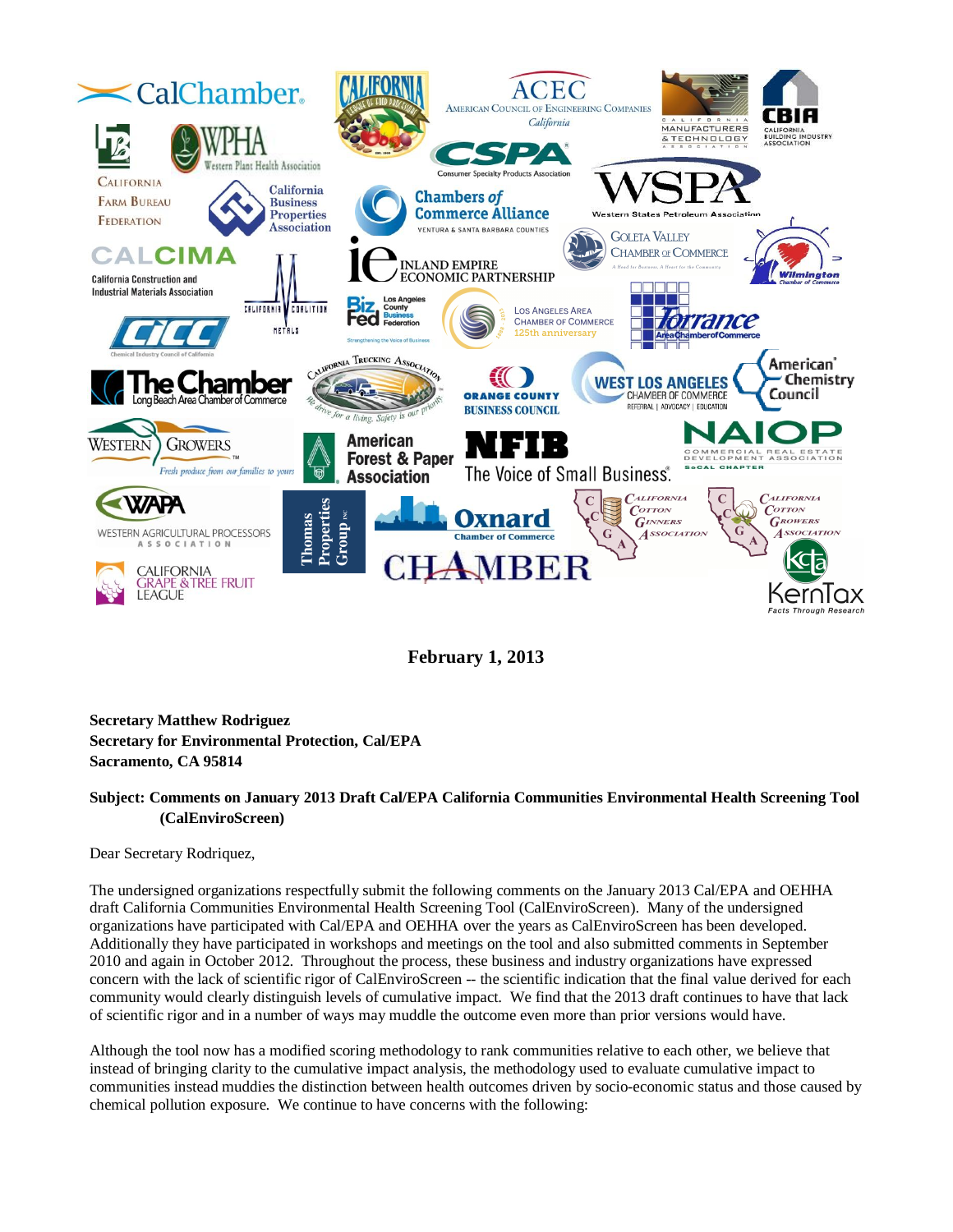- The multiplicative methodology that multiplies the population characteristics with the potential pollution burden dilutes and confuses the impact of pollution versus socio-economic status of communities.
- $\blacksquare$  Modeling of data at the ZIP code level Zip codes vary significantly in area size, in geographic condition (desert, mountain, coastal), in population (some are as small as a few hundred people and others are very big, in the hundreds of thousands), can include a wide variety of neighborhoods, with enormously different burdens and socio-economic factors that all will have a different health impact for the same exposure or ranking. Further, neighboring communities in different Zip codes may have the same environmental exposure, but for various reasons may be ranked differently further confusing the outcomes.
- Using percentile scores for indicators, rather than normalized actual values, leads to the perverse outcomes of the tool, and warps the relative importance of certain indicators.
- $\blacksquare$  Up to triple counting of indicators for example particulate matter and diesel particulate matter is also included by the use of PM2.5, traffic counts, and DPM in the indicator data. We also believe that there is double or triple counting in the population socio-economic indicator data– low birth weight, asthma emergency room visits, linguistic isolation, and educational attainment are all directly tied to poverty, yet each is its own factor. This triple counting is further exacerbated by the multiplicative methodology described above.

The above concerns, individually and collectively highlight the lack of scientific rigor still present in the tool. It is therefore imperative that CalEnviroScreen not be used for CEQA, permitting, regulatory decisions or land use planning. CEQA, permitting and regulatory actions must necessarily be site specific actions that CalEnviroScreen as a screening tool is not equipped to address. In addition, as Cal/EPA has acknowledged, the CEQA definition of "cumulative impact" and the definition used in developing CalEnviroScreen are very different. Yet Cal/EPA's guidance remains ambiguous and confusing on the potential applications of the tool. For these and other reasons, Cal/EPA must clearly explain that the CalEviroScreen cannot be used for any part of the CEQA, permitting, regulatory processes, or land use at the state, regional or local level. Otherwise, Cal/EPA will create the perverse incentive to essentially "redline" communities – discouraging investment in the low socio-economic status communities that the tool is intended to help.

Further we encourage Cal/EPA to delete the multiplicative approach and simplify the methodology to keep the pollution burden separate from the socio-economic factors. Such an approach will better describe the impacts in a community and also give a better picture of what policies will help a community the most.

Although we have many concerns with CalEviroScreen, it may be appropriate for state incentive programs such as for the SB 535 program.

Thank you for considering our comments.

Sincerely,

American Chemistry Council American Council of Engineering Companies American Forest & Paper Association Antelope Valley Board of Trade Bakersfield Chamber of Commerce BIA of Fresno/Madera California Building Industry Association California Business Properties Association California Chamber of Commerce California Construction and Industrial Materials Association California Cotton Ginners Association California Cotton Growers Association California Farm Bureau Federation California Grape & Fruit Tree League California League of Food Processors California Manufacturers and Technology Association